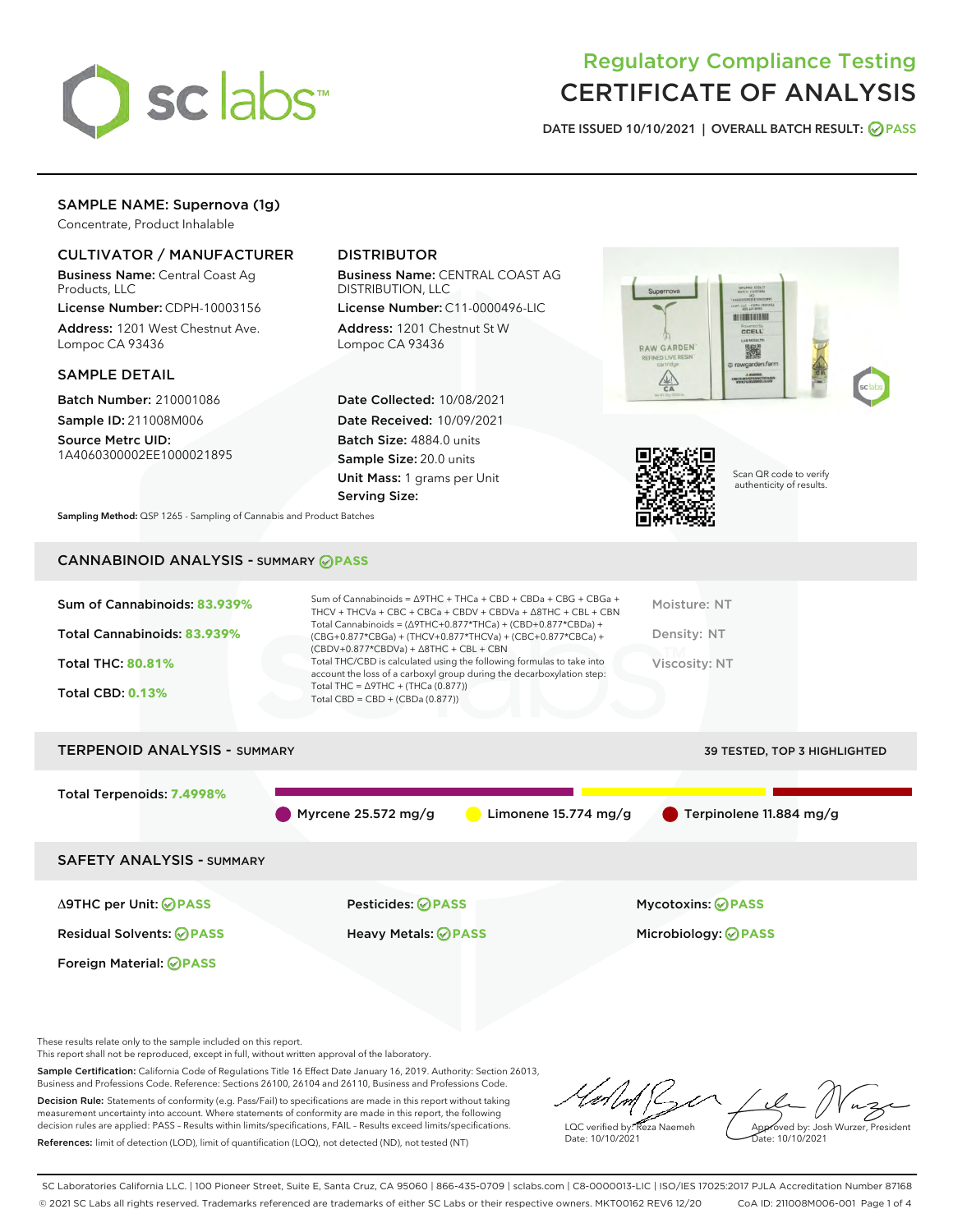



SUPERNOVA (1G) | DATE ISSUED 10/10/2021 | OVERALL BATCH RESULT: @ PASS

#### CANNABINOID TEST RESULTS - 10/10/2021 2 PASS

Tested by high-performance liquid chromatography with diode-array detection (HPLC-DAD). **Method:** QSP 1157 - Analysis of Cannabinoids by HPLC-DAD

#### TOTAL CANNABINOIDS: **83.939%**

Total Cannabinoids (Total THC) + (Total CBD) + (Total CBG) + (Total THCV) + (Total CBC) + (Total CBDV) + ∆8THC + CBL + CBN

TOTAL THC: **80.81%** Total THC (∆9THC+0.877\*THCa)

TOTAL CBD: **0.13%**

Total CBD (CBD+0.877\*CBDa)

TOTAL CBG: 2.129% Total CBG (CBG+0.877\*CBGa)

TOTAL THCV: 0.65% Total THCV (THCV+0.877\*THCVa)

TOTAL CBC: ND Total CBC (CBC+0.877\*CBCa)

TOTAL CBDV: ND Total CBDV (CBDV+0.877\*CBDVa)

| <b>COMPOUND</b>  | LOD/LOQ<br>(mg/g)          | <b>MEASUREMENT</b><br><b>UNCERTAINTY</b><br>mg/g | <b>RESULT</b><br>(mg/g) | <b>RESULT</b><br>(%) |
|------------------|----------------------------|--------------------------------------------------|-------------------------|----------------------|
| <b>A9THC</b>     | 0.06/0.26                  | ±27.799                                          | 808.10                  | 80.810               |
| <b>CBG</b>       | 0.06/0.19                  | ±0.839                                           | 21.29                   | 2.129                |
| <b>THCV</b>      | 0.1 / 0.2                  | ±0.32                                            | 6.5                     | 0.65                 |
| <b>CBD</b>       | 0.07/0.29                  | ±0.060                                           | 1.30                    | 0.130                |
| <b>CBN</b>       | 0.1/0.3                    | ±0.08                                            | 1.2                     | 0.12                 |
| $\triangle$ 8THC | 0.1/0.4                    | ±0.08                                            | 1.0                     | 0.10                 |
| <b>THCa</b>      | 0.05/0.14                  | N/A                                              | <b>ND</b>               | <b>ND</b>            |
| <b>THCVa</b>     | 0.07/0.20                  | N/A                                              | <b>ND</b>               | <b>ND</b>            |
| <b>CBDa</b>      | 0.02/0.19                  | N/A                                              | <b>ND</b>               | <b>ND</b>            |
| <b>CBDV</b>      | 0.04/0.15                  | N/A                                              | <b>ND</b>               | <b>ND</b>            |
| <b>CBDVa</b>     | 0.03/0.53                  | N/A                                              | <b>ND</b>               | <b>ND</b>            |
| <b>CBGa</b>      | 0.1 / 0.2                  | N/A                                              | <b>ND</b>               | <b>ND</b>            |
| <b>CBL</b>       | 0.06 / 0.24                | N/A                                              | <b>ND</b>               | <b>ND</b>            |
| <b>CBC</b>       | 0.2 / 0.5                  | N/A                                              | <b>ND</b>               | <b>ND</b>            |
| <b>CBCa</b>      | 0.07 / 0.28                | N/A                                              | <b>ND</b>               | <b>ND</b>            |
|                  | <b>SUM OF CANNABINOIDS</b> |                                                  | 839.39 mg/g             | 83.939%              |

**UNIT MASS: 1 grams per Unit**

| ∆9THC per Unit                        | 1120 per-package limit     | 808.10 mg/unit<br><b>PASS</b> |
|---------------------------------------|----------------------------|-------------------------------|
| <b>Total THC per Unit</b>             |                            | 808.10 mg/unit                |
| <b>CBD per Unit</b>                   |                            | $1.30$ mg/unit                |
| <b>Total CBD per Unit</b>             |                            | $1.30$ mg/unit                |
| Sum of Cannabinoids<br>per Unit       |                            | 839.39 mg/unit                |
| <b>Total Cannabinoids</b><br>per Unit |                            | 839.39 mg/unit                |
| <b>MOISTURE TEST RESULT</b>           | <b>DENSITY TEST RESULT</b> | <b>VISCOSITY TEST RESULT</b>  |

Not Tested

| <b>Not Tested</b> |  |  |  |
|-------------------|--|--|--|
|                   |  |  |  |

Not Tested

## TERPENOID TEST RESULTS - 10/10/2021

Terpene analysis utilizing gas chromatography-flame ionization detection (GC-FID). **Method:** QSP 1192 - Analysis of Terpenoids by GC-FID

| <b>COMPOUND</b>         | LOD/LOQ<br>(mg/g) | <b>MEASUREMENT</b><br><b>UNCERTAINTY</b><br>mg/g | <b>RESULT</b><br>(mg/g)                         | <b>RESULT</b><br>(%) |
|-------------------------|-------------------|--------------------------------------------------|-------------------------------------------------|----------------------|
| <b>Myrcene</b>          | 0.008 / 0.025     | ±0.3299                                          | 25.572                                          | 2.5572               |
| Limonene                | 0.005 / 0.016     | ±0.2256                                          | 15.774                                          | 1.5774               |
| Terpinolene             | 0.008 / 0.026     | ±0.2436                                          | 11.884                                          | 1.1884               |
| Ocimene                 | 0.011 / 0.038     | ±0.2225                                          | 6.931                                           | 0.6931               |
| $\alpha$ Pinene         | 0.005 / 0.017     | ±0.0361                                          | 4.199                                           | 0.4199               |
| $\beta$ Pinene          | 0.004 / 0.014     | ±0.0402                                          | 3.494                                           | 0.3494               |
| $\beta$ Caryophyllene   | 0.004 / 0.012     | ±0.0695                                          | 1.953                                           | 0.1953               |
| Linalool                | 0.009 / 0.032     | ±0.0676                                          | 1.778                                           | 0.1778               |
| Fenchol                 | 0.010 / 0.034     | ±0.0243                                          | 0.629                                           | 0.0629               |
| $\alpha$ Humulene       | 0.009/0.029       | ±0.0125                                          | 0.389                                           | 0.0389               |
| $\alpha$ Phellandrene   | 0.006 / 0.020     | ±0.0048                                          | 0.356                                           | 0.0356               |
| 3 Carene                | 0.005 / 0.018     | ±0.0045                                          | 0.316                                           | 0.0316               |
| Camphene                | 0.005 / 0.015     | ±0.0035                                          | 0.304                                           | 0.0304               |
| $\alpha$ Terpinene      | 0.005 / 0.017     | ±0.0042                                          | 0.279                                           | 0.0279               |
| Terpineol               | 0.016 / 0.055     | ±0.0136                                          | 0.221                                           | 0.0221               |
| $\gamma$ Terpinene      | 0.006 / 0.018     | ±0.0037                                          | 0.214                                           | 0.0214               |
| trans-ß-Farnesene       | 0.008 / 0.025     | ±0.0043                                          | 0.121                                           | 0.0121               |
| Fenchone                | 0.009 / 0.028     | ±0.0031                                          | 0.105                                           | 0.0105               |
| <b>Borneol</b>          | 0.005 / 0.016     | ±0.0038                                          | 0.090                                           | 0.0090               |
| p-Cymene                | 0.005 / 0.016     | ±0.0018                                          | 0.067                                           | 0.0067               |
| Sabinene                | 0.004 / 0.014     | ±0.0007                                          | 0.061                                           | 0.0061               |
| Caryophyllene<br>Oxide  | 0.010 / 0.033     | ±0.0028                                          | 0.061                                           | 0.0061               |
| Sabinene Hydrate        | 0.006 / 0.022     | ±0.0021                                          | 0.054                                           | 0.0054               |
| Valencene               | 0.009 / 0.030     | ±0.0034                                          | 0.050                                           | 0.0050               |
| Eucalyptol              | 0.006 / 0.018     | ±0.0012                                          | 0.049                                           | 0.0049               |
| $\alpha$ Bisabolol      | 0.008 / 0.026     | ±0.0015                                          | 0.028                                           | 0.0028               |
| Citronellol             | 0.003 / 0.010     | ±0.0009                                          | 0.019                                           | 0.0019               |
| Nerol                   | 0.003 / 0.011     | N/A                                              | <loq< th=""><th><loq< th=""></loq<></th></loq<> | <loq< th=""></loq<>  |
| <b>Geranyl Acetate</b>  | 0.004 / 0.014     | N/A                                              | <loq< th=""><th><loq< th=""></loq<></th></loq<> | <loq< th=""></loq<>  |
| Guaiol                  | 0.009 / 0.030     | N/A                                              | <loq< th=""><th><loq< th=""></loq<></th></loq<> | <loq< th=""></loq<>  |
| (-)-Isopulegol          | 0.005 / 0.016     | N/A                                              | ND                                              | ND                   |
| Camphor                 | 0.006 / 0.019     | N/A                                              | ND                                              | <b>ND</b>            |
| Isoborneol              | 0.004 / 0.012     | N/A                                              | ND                                              | <b>ND</b>            |
| Menthol                 | 0.008 / 0.025     | N/A                                              | ND                                              | <b>ND</b>            |
| R-(+)-Pulegone          | 0.003 / 0.011     | N/A                                              | ND                                              | ND                   |
| Geraniol                | 0.002 / 0.007     | N/A                                              | ND                                              | ND                   |
| $\alpha$ Cedrene        | 0.005 / 0.016     | N/A                                              | ND                                              | ND                   |
| Nerolidol               | 0.009 / 0.028     | N/A                                              | ND                                              | <b>ND</b>            |
| Cedrol                  | 0.008 / 0.027     | N/A                                              | ND                                              | ND                   |
| <b>TOTAL TERPENOIDS</b> |                   |                                                  | 74.998 mg/g                                     | 7.4998%              |

SC Laboratories California LLC. | 100 Pioneer Street, Suite E, Santa Cruz, CA 95060 | 866-435-0709 | sclabs.com | C8-0000013-LIC | ISO/IES 17025:2017 PJLA Accreditation Number 87168 © 2021 SC Labs all rights reserved. Trademarks referenced are trademarks of either SC Labs or their respective owners. MKT00162 REV6 12/20 CoA ID: 211008M006-001 Page 2 of 4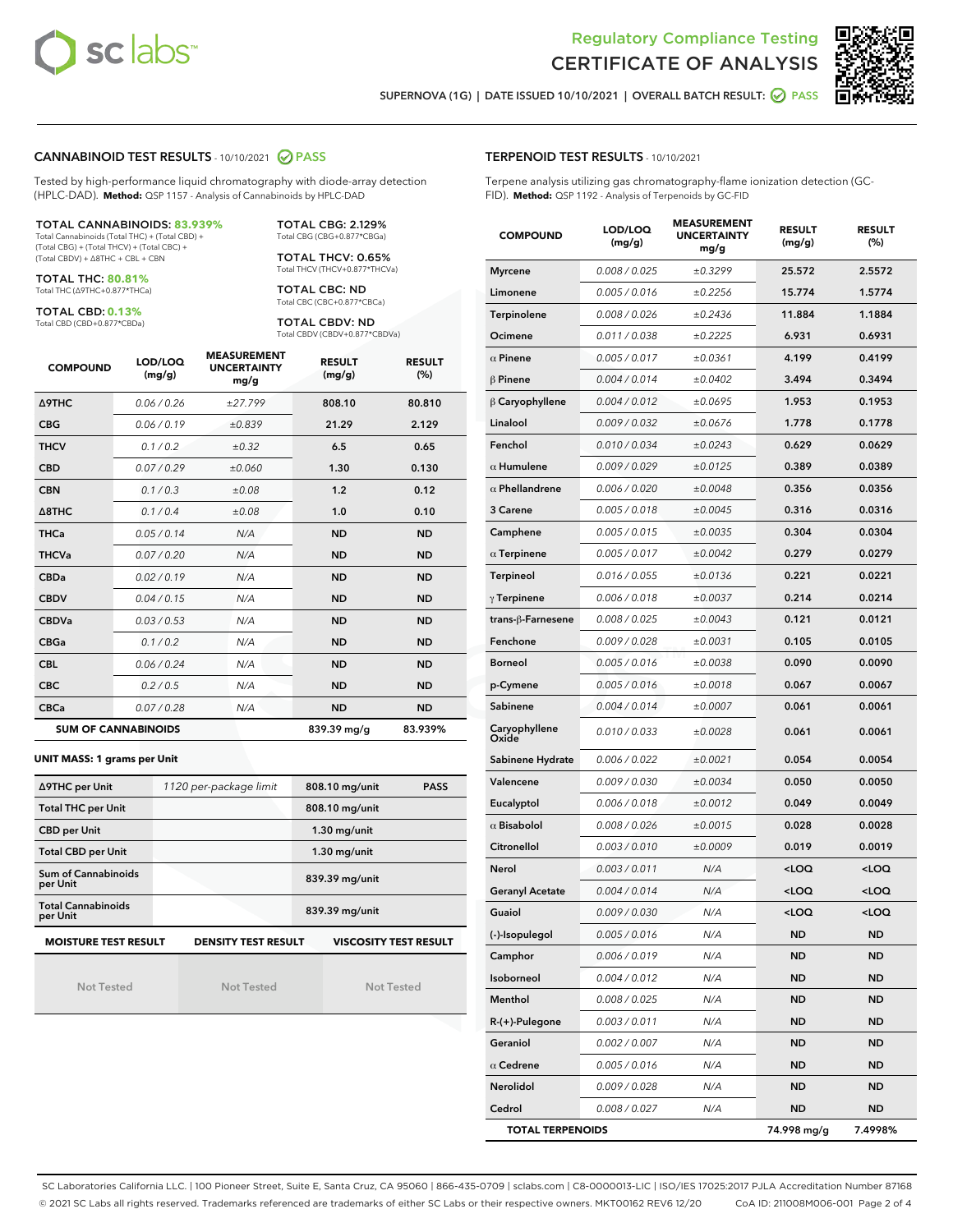



SUPERNOVA (1G) | DATE ISSUED 10/10/2021 | OVERALL BATCH RESULT: 2 PASS

## CATEGORY 1 PESTICIDE TEST RESULTS - 10/10/2021 2 PASS

Pesticide and plant growth regulator analysis utilizing high-performance liquid chromatography-mass spectrometry (HPLC-MS) or gas chromatography-mass spectrometry (GC-MS). \*GC-MS utilized where indicated. **Method:** QSP 1212 - Analysis of Pesticides and Mycotoxins by LC-MS or QSP 1213 - Analysis of Pesticides by GC-MS

| <b>COMPOUND</b>             | LOD/LOQ<br>$(\mu g/g)$ | <b>ACTION</b><br><b>LIMIT</b><br>$(\mu g/g)$ | <b>MEASUREMENT</b><br><b>UNCERTAINTY</b><br>$\mu$ g/g | <b>RESULT</b><br>$(\mu g/g)$ | <b>RESULT</b> |
|-----------------------------|------------------------|----------------------------------------------|-------------------------------------------------------|------------------------------|---------------|
| Aldicarb                    | 0.03/0.08              | $\ge$ LOD                                    | N/A                                                   | <b>ND</b>                    | <b>PASS</b>   |
| Carbofuran                  | 0.02 / 0.05            | $\ge$ LOD                                    | N/A                                                   | <b>ND</b>                    | <b>PASS</b>   |
| Chlordane*                  | 0.03 / 0.08            | $\ge$ LOD                                    | N/A                                                   | <b>ND</b>                    | <b>PASS</b>   |
| Chlorfenapyr*               | 0.03/0.10              | $\ge$ LOD                                    | N/A                                                   | <b>ND</b>                    | <b>PASS</b>   |
| Chlorpyrifos                | 0.02 / 0.06            | $\ge$ LOD                                    | N/A                                                   | <b>ND</b>                    | <b>PASS</b>   |
| Coumaphos                   | 0.02 / 0.07            | $\ge$ LOD                                    | N/A                                                   | <b>ND</b>                    | <b>PASS</b>   |
| Daminozide                  | 0.02 / 0.07            | $\ge$ LOD                                    | N/A                                                   | <b>ND</b>                    | <b>PASS</b>   |
| <b>DDVP</b><br>(Dichlorvos) | 0.03/0.09              | $>$ LOD                                      | N/A                                                   | <b>ND</b>                    | <b>PASS</b>   |
| Dimethoate                  | 0.03 / 0.08            | $\ge$ LOD                                    | N/A                                                   | <b>ND</b>                    | <b>PASS</b>   |
| Ethoprop(hos)               | 0.03/0.10              | $\ge$ LOD                                    | N/A                                                   | <b>ND</b>                    | <b>PASS</b>   |
| Etofenprox                  | 0.02/0.06              | $>$ LOD                                      | N/A                                                   | <b>ND</b>                    | <b>PASS</b>   |
| Fenoxycarb                  | 0.03/0.08              | $\ge$ LOD                                    | N/A                                                   | <b>ND</b>                    | <b>PASS</b>   |
| Fipronil                    | 0.03/0.08              | $>$ LOD                                      | N/A                                                   | <b>ND</b>                    | <b>PASS</b>   |
| Imazalil                    | 0.02 / 0.06            | $\ge$ LOD                                    | N/A                                                   | <b>ND</b>                    | <b>PASS</b>   |
| Methiocarb                  | 0.02 / 0.07            | $\ge$ LOD                                    | N/A                                                   | <b>ND</b>                    | <b>PASS</b>   |
| Methyl<br>parathion         | 0.03/0.10              | $>$ LOD                                      | N/A                                                   | <b>ND</b>                    | <b>PASS</b>   |
| <b>Mevinphos</b>            | 0.03/0.09              | $>$ LOD                                      | N/A                                                   | <b>ND</b>                    | <b>PASS</b>   |
| Paclobutrazol               | 0.02 / 0.05            | $\ge$ LOD                                    | N/A                                                   | <b>ND</b>                    | <b>PASS</b>   |
| Propoxur                    | 0.03/0.09              | $\ge$ LOD                                    | N/A                                                   | <b>ND</b>                    | <b>PASS</b>   |
| Spiroxamine                 | 0.03 / 0.08            | $\ge$ LOD                                    | N/A                                                   | <b>ND</b>                    | <b>PASS</b>   |
| Thiacloprid                 | 0.03/0.10              | $\ge$ LOD                                    | N/A                                                   | <b>ND</b>                    | <b>PASS</b>   |

#### CATEGORY 2 PESTICIDE TEST RESULTS - 10/10/2021 @ PASS

| <b>COMPOUND</b>          | LOD/LOQ<br>$(\mu g/g)$ | <b>ACTION</b><br><b>LIMIT</b><br>$(\mu g/g)$ | <b>MEASUREMENT</b><br><b>UNCERTAINTY</b><br>$\mu$ g/g | <b>RESULT</b><br>$(\mu g/g)$ | <b>RESULT</b> |
|--------------------------|------------------------|----------------------------------------------|-------------------------------------------------------|------------------------------|---------------|
| Abamectin                | 0.03/0.10              | 0.1                                          | N/A                                                   | <b>ND</b>                    | <b>PASS</b>   |
| Acephate                 | 0.02/0.07              | 0.1                                          | N/A                                                   | <b>ND</b>                    | <b>PASS</b>   |
| Acequinocyl              | 0.02/0.07              | 0.1                                          | N/A                                                   | <b>ND</b>                    | <b>PASS</b>   |
| Acetamiprid              | 0.02/0.05              | 0.1                                          | N/A                                                   | <b>ND</b>                    | <b>PASS</b>   |
| Azoxystrobin             | 0.02/0.07              | 0.1                                          | N/A                                                   | <b>ND</b>                    | <b>PASS</b>   |
| <b>Bifenazate</b>        | 0.01/0.04              | 0.1                                          | N/A                                                   | <b>ND</b>                    | <b>PASS</b>   |
| <b>Bifenthrin</b>        | 0.02 / 0.05            | 3                                            | N/A                                                   | <b>ND</b>                    | <b>PASS</b>   |
| <b>Boscalid</b>          | 0.03/0.09              | 0.1                                          | N/A                                                   | <b>ND</b>                    | <b>PASS</b>   |
| Captan                   | 0.19/0.57              | 0.7                                          | N/A                                                   | <b>ND</b>                    | <b>PASS</b>   |
| Carbaryl                 | 0.02/0.06              | 0.5                                          | N/A                                                   | <b>ND</b>                    | <b>PASS</b>   |
| Chlorantranilip-<br>role | 0.04/0.12              | 10                                           | N/A                                                   | <b>ND</b>                    | <b>PASS</b>   |
| Clofentezine             | 0.03/0.09              | 0.1                                          | N/A                                                   | <b>ND</b>                    | <b>PASS</b>   |

| <b>CATEGORY 2 PESTICIDE TEST RESULTS</b> - 10/10/2021 continued |
|-----------------------------------------------------------------|
|-----------------------------------------------------------------|

| <b>COMPOUND</b>               | LOD/LOQ<br>(µg/g) | <b>ACTION</b><br><b>LIMIT</b><br>(µg/g) | <b>MEASUREMENT</b><br><b>UNCERTAINTY</b><br>µg/g | <b>RESULT</b><br>(µg/g) | <b>RESULT</b> |
|-------------------------------|-------------------|-----------------------------------------|--------------------------------------------------|-------------------------|---------------|
| Cyfluthrin                    | 0.12 / 0.38       | $\overline{c}$                          | N/A                                              | <b>ND</b>               | <b>PASS</b>   |
| Cypermethrin                  | 0.11 / 0.32       | $\mathcal{I}$                           | N/A                                              | <b>ND</b>               | <b>PASS</b>   |
| <b>Diazinon</b>               | 0.02 / 0.05       | 0.1                                     | N/A                                              | <b>ND</b>               | <b>PASS</b>   |
| Dimethomorph                  | 0.03 / 0.09       | 2                                       | N/A                                              | <b>ND</b>               | <b>PASS</b>   |
| Etoxazole                     | 0.02 / 0.06       | 0.1                                     | N/A                                              | <b>ND</b>               | <b>PASS</b>   |
| Fenhexamid                    | 0.03 / 0.09       | 0.1                                     | N/A                                              | <b>ND</b>               | <b>PASS</b>   |
| Fenpyroximate                 | 0.02 / 0.06       | 0.1                                     | N/A                                              | <b>ND</b>               | <b>PASS</b>   |
| Flonicamid                    | 0.03 / 0.10       | 0.1                                     | N/A                                              | <b>ND</b>               | <b>PASS</b>   |
| Fludioxonil                   | 0.03/0.10         | 0.1                                     | N/A                                              | <b>ND</b>               | <b>PASS</b>   |
| Hexythiazox                   | 0.02 / 0.07       | 0.1                                     | N/A                                              | <b>ND</b>               | <b>PASS</b>   |
| Imidacloprid                  | 0.04 / 0.11       | 5                                       | N/A                                              | <b>ND</b>               | <b>PASS</b>   |
| Kresoxim-methyl               | 0.02 / 0.07       | 0.1                                     | N/A                                              | <b>ND</b>               | <b>PASS</b>   |
| <b>Malathion</b>              | 0.03 / 0.09       | 0.5                                     | N/A                                              | <b>ND</b>               | <b>PASS</b>   |
| Metalaxyl                     | 0.02 / 0.07       | $\overline{c}$                          | N/A                                              | <b>ND</b>               | <b>PASS</b>   |
| Methomyl                      | 0.03 / 0.10       | 1                                       | N/A                                              | <b>ND</b>               | <b>PASS</b>   |
| Myclobutanil                  | 0.03 / 0.09       | 0.1                                     | N/A                                              | <b>ND</b>               | <b>PASS</b>   |
| Naled                         | 0.02 / 0.07       | 0.1                                     | N/A                                              | <b>ND</b>               | <b>PASS</b>   |
| Oxamyl                        | 0.04 / 0.11       | 0.5                                     | N/A                                              | <b>ND</b>               | <b>PASS</b>   |
| Pentachloronitro-<br>benzene* | 0.03 / 0.09       | 0.1                                     | N/A                                              | <b>ND</b>               | <b>PASS</b>   |
| Permethrin                    | 0.04 / 0.12       | 0.5                                     | N/A                                              | <b>ND</b>               | <b>PASS</b>   |
| Phosmet                       | 0.03 / 0.10       | 0.1                                     | N/A                                              | <b>ND</b>               | <b>PASS</b>   |
| Piperonylbu-<br>toxide        | 0.02 / 0.07       | 3                                       | N/A                                              | <b>ND</b>               | <b>PASS</b>   |
| Prallethrin                   | 0.03 / 0.08       | 0.1                                     | N/A                                              | <b>ND</b>               | <b>PASS</b>   |
| Propiconazole                 | 0.02 / 0.07       | 0.1                                     | N/A                                              | <b>ND</b>               | <b>PASS</b>   |
| Pyrethrins                    | 0.04 / 0.12       | 0.5                                     | N/A                                              | <b>ND</b>               | <b>PASS</b>   |
| Pyridaben                     | 0.02 / 0.07       | 0.1                                     | N/A                                              | <b>ND</b>               | <b>PASS</b>   |
| Spinetoram                    | 0.02 / 0.07       | 0.1                                     | N/A                                              | <b>ND</b>               | <b>PASS</b>   |
| Spinosad                      | 0.02 / 0.07       | 0.1                                     | N/A                                              | <b>ND</b>               | <b>PASS</b>   |
| Spiromesifen                  | 0.02 / 0.05       | 0.1                                     | N/A                                              | <b>ND</b>               | <b>PASS</b>   |
| Spirotetramat                 | 0.02 / 0.06       | 0.1                                     | N/A                                              | <b>ND</b>               | <b>PASS</b>   |
| Tebuconazole                  | 0.02 / 0.07       | 0.1                                     | N/A                                              | <b>ND</b>               | <b>PASS</b>   |
| Thiamethoxam                  | 0.03 / 0.10       | 5                                       | N/A                                              | <b>ND</b>               | <b>PASS</b>   |
| Trifloxystrobin               | 0.03 / 0.08       | 0.1                                     | N/A                                              | <b>ND</b>               | <b>PASS</b>   |

SC Laboratories California LLC. | 100 Pioneer Street, Suite E, Santa Cruz, CA 95060 | 866-435-0709 | sclabs.com | C8-0000013-LIC | ISO/IES 17025:2017 PJLA Accreditation Number 87168 © 2021 SC Labs all rights reserved. Trademarks referenced are trademarks of either SC Labs or their respective owners. MKT00162 REV6 12/20 CoA ID: 211008M006-001 Page 3 of 4